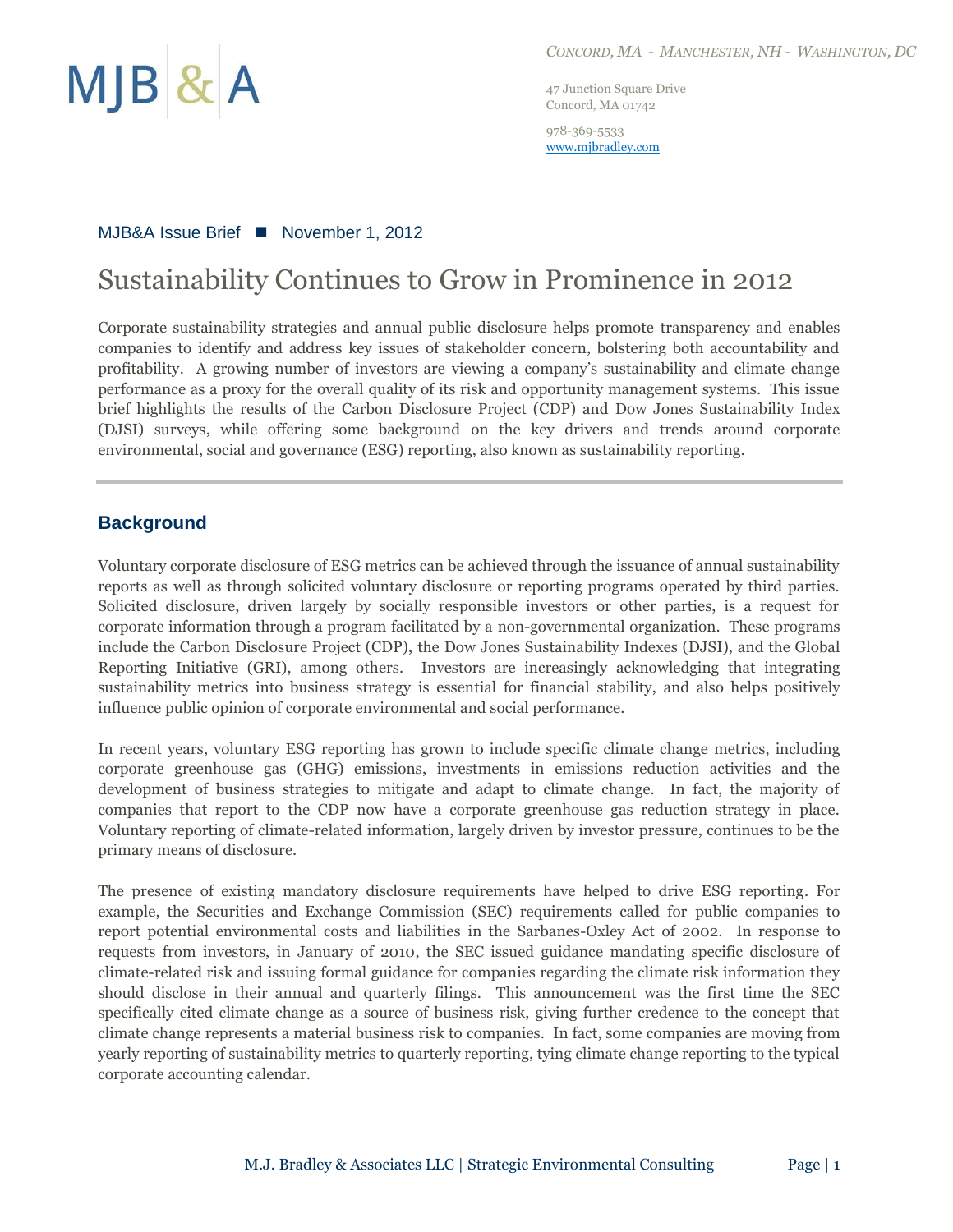

Corporate disclosure of water-related risks is also seeing an increase in interest from key industries, investors and policymakers given the recent climate trends related to sea-level rise, flooding, drought and water scarcity. Accordingly, companies are increasingly putting measures in place to ensure they are wellpositioned to adapt to future water risks and any financial repercussions. Recognizing the need for sustainable water management practices, the CDP carried out a Water Disclosure Pilot in 2008, the first complete Water Disclosure Global Report in 2010, and the first US Water Disclosure Report focused on S&P 500 companies this month.

Investors are also increasingly interested in disclosure of supply chain risks and opportunities, as illustrated by the strategic changes to the DJSI criterion on this matter. Companies are not only outsourcing production, services and business processes but also corporate responsibilities and reputational risks. Accordingly, risks and opportunities associated with the supply chain need to be managed and assessed carefully.

## **2012 CDP and DJSI Results**

In September 2012, the results of two annual voluntary corporate disclosure surveys were released from the Carbon Disclosure Project (CDP) and the Dow Jones Sustainability Indexes (DJSI), highlighting the commitment of some of the world's top corporate leaders to sustainability.

#### *The Carbon Disclosure Project (CDP)*

Founded in 2000, the Carbon Disclosure Project (CDP) is an independent not-for-profit organization that sends out standardized questionnaires annually on behalf of 655 institutional investors holding US\$78 trillion in assets to help reveal the risk in their investment portfolios. CDP works with investors globally to advance the investment opportunities and reduce the risks posed by climate change by asking almost 6,000 of the world's largest companies to report on their climate strategies, GHG emissions and energy use in the standardized Investor CDP format. One of the key principles behind the CDP is transparency, as a public response can be viewed by current and potential investors, customers and any other interested party. CDP scores responses, ranks companies and releases the results publicly in September every year.

Those companies responding to the Investor CDP Program with the highest scores for disclosure and/or performance are ranked in the Carbon Disclosure Leadership Index (CDLI) and the Carbon Performance Leadership Index (CPLI). According to CDP's 2012 results, these companies are making progress in emissions reduction, disclosure, and assurance at faster rates than their peers. The 2012 results of the CDP leadership indexes are availabl[e here.](https://www.cdproject.net/en-US/Results/Pages/leadership-index.aspx)

CDP has developed three surveys for company disclosure:

- 1. The first and most widely-reported is the Investor CDP Program focused on climate change. This survey requests information on greenhouse gas emissions, energy use, and the risks and opportunities from climate change from thousands of the world's largest companies.
- 2. The second is the CDP Supply Chain Program, which is in its fourth year. Responses to CDP's Supply Chain Program were scored beginning in 2011.
- 3. The third is the CDP Water Disclosure Program, which was launched in 2010. There is currently no scoring methodology for CDP's Water Disclosure Program, but CDP plans to develop methodology to benchmark companies on their water use and performance by 2014.
- 4. For 2013, CDP is soliciting members for its new Supply Chain and Water Program, which will encourage companies to actively monitor water-related risks in their supply chain by requiring key suppliers to report water use, risks, and management plans.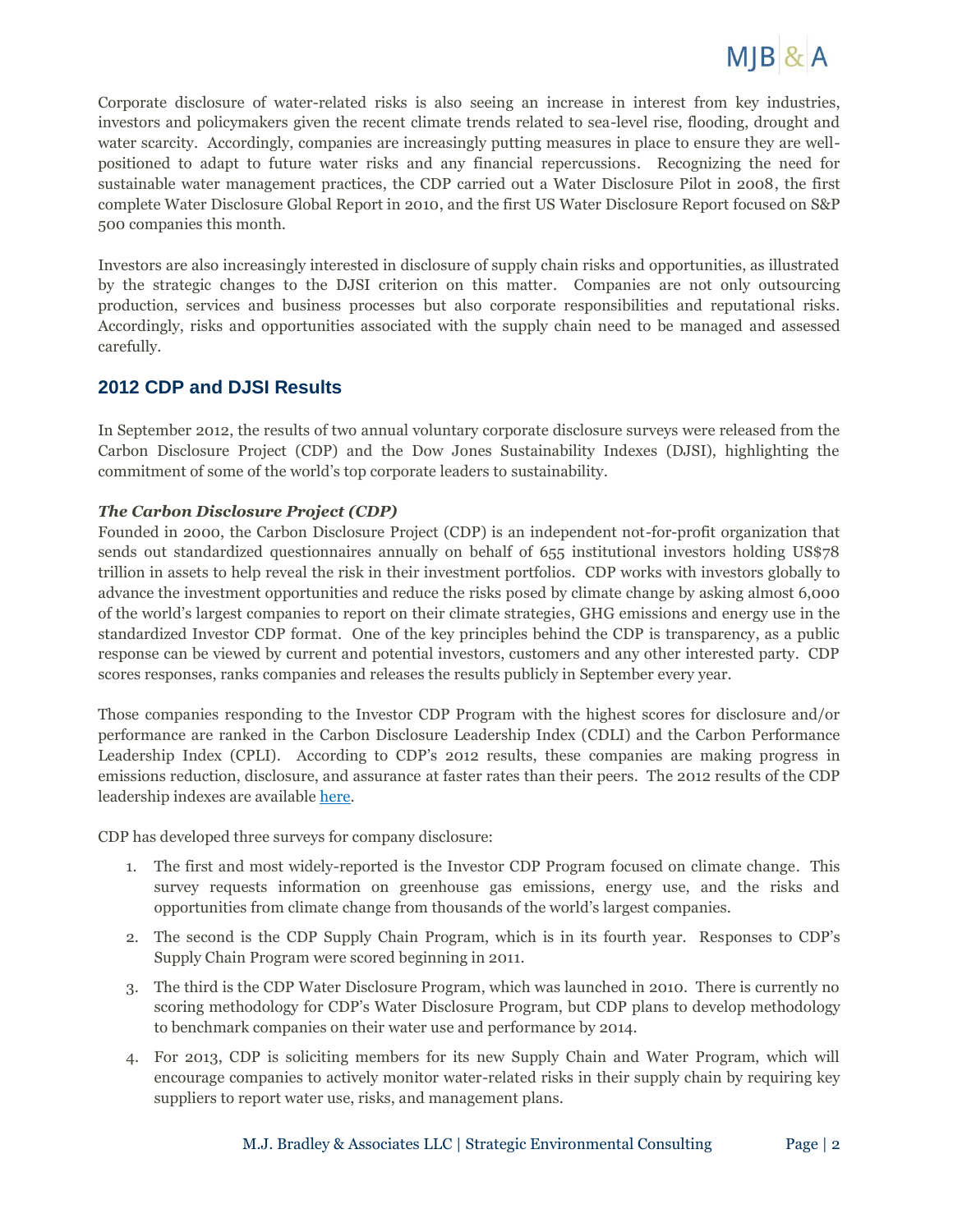

#### *Dow Jones Sustainability Indexes (DJSI)*

The DJSI are the first global indexes tracking the world's 2,500 largest companies from 58 sectors based on their sustainability performance. The DJSI enables investors to integrate sustainability considerations into their investment portfolios while also providing an effective platform for encouraging companies to adopt sustainable best practices. The results of the 2012 review provide an in-depth analysis of economic, environmental and social criteria, such as corporate governance, supply-chain management, water-related risks and stakeholder relations, with a focus on industry-specific risks and opportunities.

In 2012, some key changes to the general criteria were made in order to help better assess corporate sustainability commitment and performance. For example, recognizing that companies are inherently linked to the risks and opportunities faced by their suppliers, there was an overhaul of the previous criterion, such that the new criterion focuses explicitly on supply chain management. The new framework consists of four major parts: supply chain awareness and risk exposure, risk management, sustainability strategy and opportunities in the supply chain and transparency with regards to supply chain risks and performance. The 2012 results for the DJSI annual review are available [here.](http://www.sustainability-indexes.com/review/annual-review-2012.jsp)

# **The Global Reporting Initiative**

In addition to investor-backed surveys such as CDP and DJSI, corporate sustainability guidelines are also available to use as a framework for annual corporate sustainability reporting. The most widely-used framework for corporate sustainability reporting was developed by the Global Reporting Initiative (GRI), a non-profit organization formed by Ceres and the Tellus Institute in 1997. GRI is an internationally accepted framework for corporate reporting on social, environmental, and economic performance.

GRI provides guidance on three elements of standard disclosure: 1) *Profile Disclosures*, which include strategy, profile, and governance, 2) *Disclosures on Management Approach*, which provides context for understanding a company's performance, and 3) *Performance Indicators*, which elicit comparable information on the economic, environmental, and social performance of the organization. GRI also includes sector-specific supplements to aid major sectors in sustainability reporting by providing tailored versions of GRI's reporting guidelines. For example, the GRI Electric Utilities Sector Supplement content is developed to be globally applicable to electric utilities regardless of their type of generation, size, ownership or range of activities within the sector.

The Sustainability Reporting Guidelines are the foundation of GRI's Framework and are now in their third generation. The fourth edition of GRI's Sustainability Reporting Guidelines are currently in development and will be launched in May 2013. The most recent information on GRI's G4 Reporting Guidelines are availabl[e here.](https://www.globalreporting.org/reporting/latest-guidelines/g4-developments/Pages/default.aspx)

# **Key Takeaways**

The majority of large corporate entities are currently engaged in varying levels of voluntary sustainability reporting. Over the past few years, MJB&A has observed key issues and trends emerging among reporting indexes such as CDP and DJSI, annual corporate sustainability reports and corporate sustainability strategies. The following list includes key takeaways from our involvement in these issues:

Investors continue to drive sustainability disclosure in order to make better informed short- and  $\bullet$ long-term investment decisions. Major areas of investor concern include climate change, energy and water use, and supply chain risk.